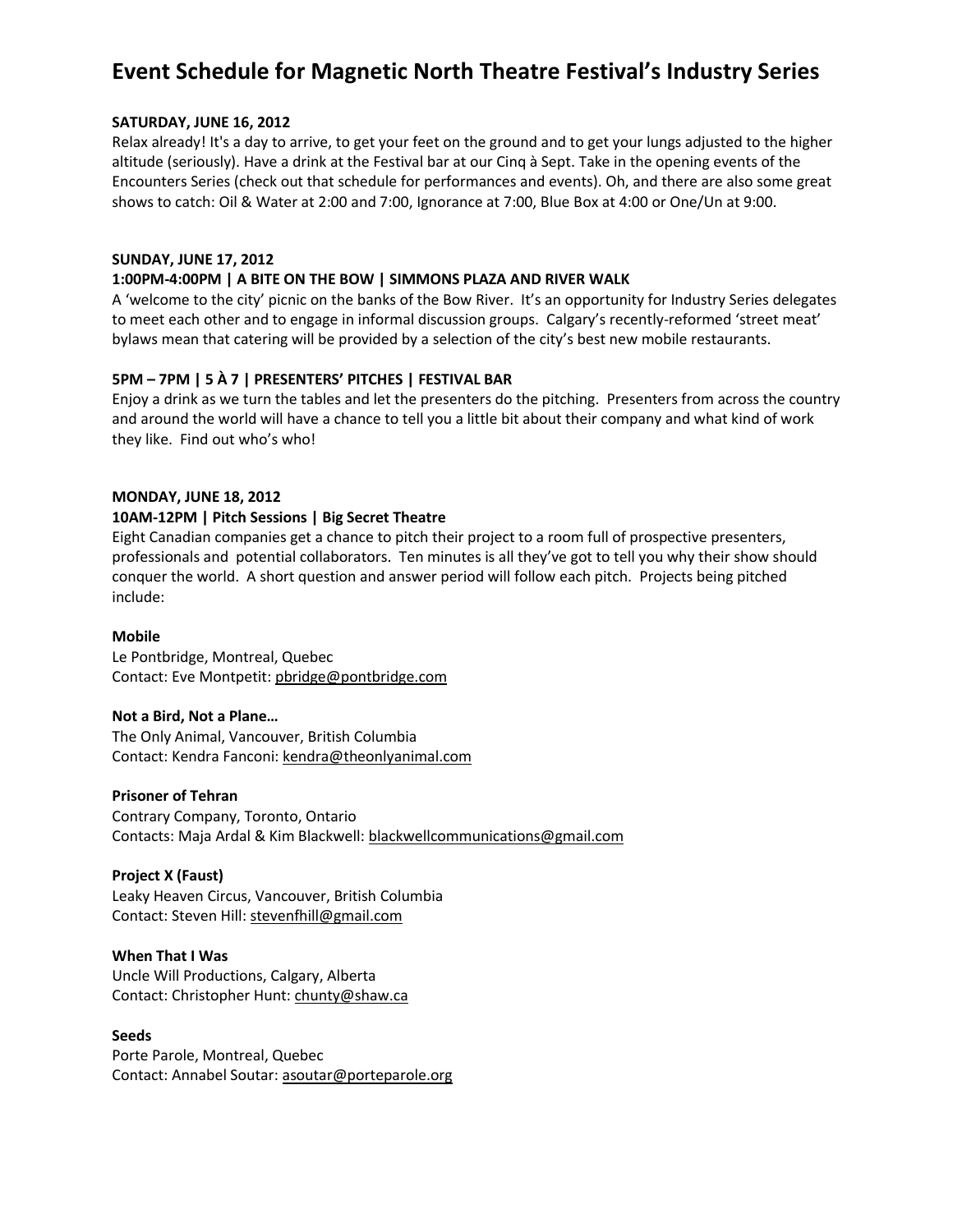# **Event Schedule for Magnetic North Theatre Festival's Industry Series**

### **The God That Comes**

2b theatre company, Halifax, Nova Scotia Contacts: Christian Barry & Anthony Black: info@2btheatre.com

#### **Re:Union**

Horseshoes & Hand Grenades Theatre, Vancouver, British Columbia Contact: Sean Devine: sean@horseshoesandhandgrenades.ca

Seating is limited; priority will be given to Industry Series presenters. Please reserve your place at the Pitch Sessions when you book your Industry Pass by contacting Noree Claerhout at (403) 294-7598 or by email at [tickets@magneticnorthfestival.ca.](mailto:tickets@magneticnorthfestival.ca)

## **1PM-3PM | SPEED DATING | BIG SECRET THEATRE**

Fast and furious one-on-one meetings between creating artists and presenters! Scared of commitment? No worries. Each 'date' lasts ten minutes--what happens after that is up to you! This event is by invitation only.

## **2PM-4PM | ARTS MARKETPLACE | CENTRE COURT (OUTSIDE THE BIG SECRET THEATRE)**

Business cards rather than credit cards are the currency in this open-access marketplace, featuring dozens of theatre artists showing off their wares. Learn about a breadth of Canadian companies and their work. A unique environment for the vibrant exchange of information--it's cultural window-shopping at its best. For additional information, please contact Lee Cookson at *lcookson@ghostrivertheatre.com*.

## **5PM – 7PM | 5 À 7 | FESTIVAL BAR**

Join festival-goers from across the country and around the world. Share a drink and chat as you unwind from the afternoon's events and prepare for the evening's performances.

#### **TUESDAY, JUNE 19, 2012**

# **11AM-12:30PM | EPCOR CENTRE TOUR | THE EPCOR CENTRE FOR THE PERFORMING ARTS**

Calgary's EPCOR CENTRE for the Performing Arts is the unique home of an important experiment in cooperation between cultural organizations. Four Calgary theatre companies call the building their home, which they share with numerous other partners, including the Calgary Philharmonic, CKUA Radio and the Calgary International Children's Festival. EPCOR CENTRE President and CEO Johann Zietsmann leads a personal tour through this inspiring example of the power of collaboration.

#### **3PM-5PM | DETERMINING MAGNETIC NORTH | BIG SECRET THEATRE**

On the tenth anniversary of the Magnetic North Festival, we're taking a look back at our history and envisioning our future. A public discussion about the Festival featuring current Artistic Director Brenda Leadlay and former Festival Artistic Directors Mary Vingoe and Ken Cameron, facilitated by outgoing artistic director of English Theatre at the National Arts Centre, Peter Hinton.

#### **5PM-7PM | 5 À 7 | BUY ME A DRINK, JOE? | FESTIVAL BAR**

Cocktail hour with a twist: a drink with a stranger. Participants will be matched up with someone they don't know for an encounter that lasts for only one drink. When the glasses are empty, only one criterion decides who pays: who got the most out of the conversation? No arm-wrestling, please.

#### **10PM-Late | CALGARY AFTER DARK | Meet at the FESTIVAL BAR**

It wouldn't be a visit to Calgary without a late night crawl through the city's watering holes. Led by local Calgary actors and playwrights, join your colleagues on an adventure through the Cowtown you don't know. Don't worry, Nenshi doesn't speak until 1pm the next day, so let 'er rip.